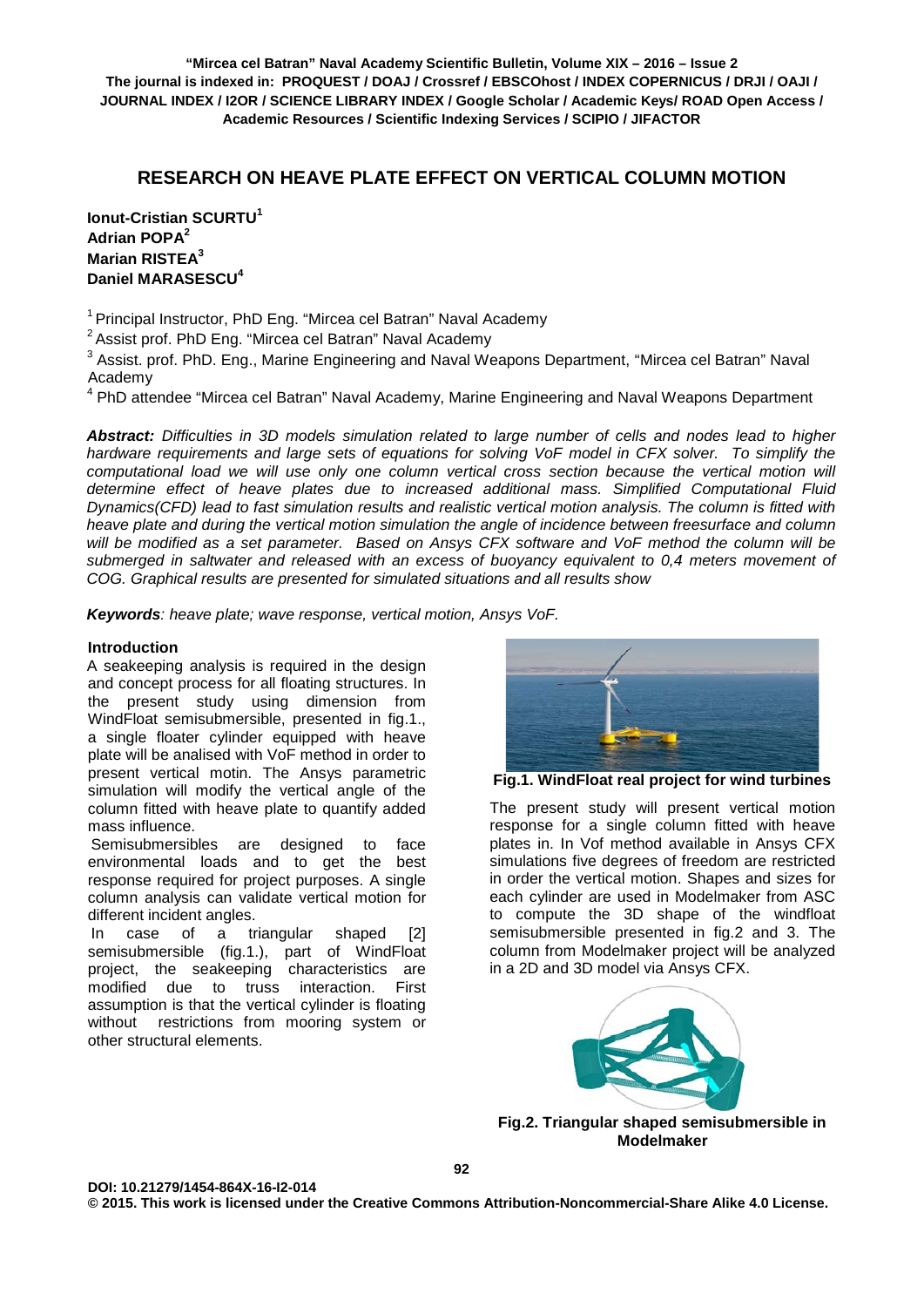

**Fig.3. Triangular shaped semisubmersible with heave plates in Modelmaker**

## **Ansys geometry and mesh**

Ansys CFX software has capabilities in evaluating multiphase flows for all geometry shapes based on a 2D or 3D model. The schematic of the CFX project is presented in fig.4. All geometrical values can be used as parameters for Ansys parametric setup. In the present work the parameter used in Parameter Set (presented below) is the angle between cylinder axis and the vertical axis.



**Fig.4. CFX program parametric setup**

The cross section of the vertical column realized in Geometry component is presented in fig.5 with vertical axis (blue vertical line) and dimensions L3, H1, H2, and H3(all dimensions can be parameterized).



**Fig.5. One column in vertical position**

The angle between vertical axis and cylinder axis is used for parametric setup and parametric analysis. Valus used in simulation are 30, 45 and 60. All situations are presented below in figures 6,7 and 8.



**Fig.6. One column inclined 30 degrees**



**Fig.7. One column inclined 45 degrees** 



**Fig.8. One column inclined 60 degrees**

The CFX solver requires a mesh in order to continue to setup, mesh that can be done automatically or using a specific method related to results and solver capabilities. In the presented work we used patch conforming method and in mesh size a defined maximum element length. Results from mesh are presented in fig. 9.



**Fig.9. Mesh for one column analysis** 

Details around heave plate are presented below in fig. 10 for an angle of 30 degrees.



**Fig.10. Detailed mesh for one column analysis**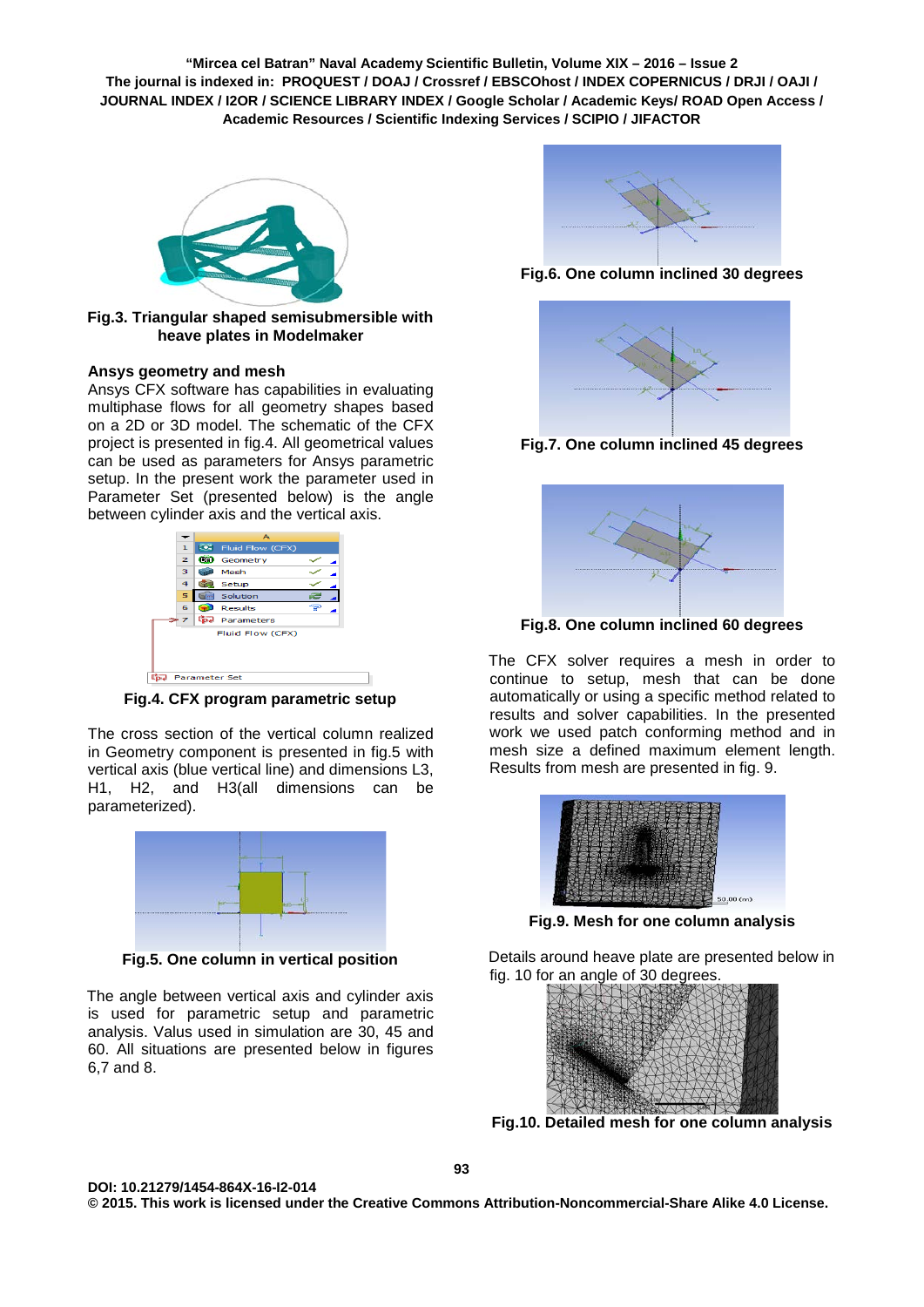## **The VOF Model general description**

The VOF model can model two or more immiscible fluids by solving a single set of momentum equations and tracking the volume fraction of each of the fluids throughout the domain using Navier-Stokes (NS) and a parameter volume of fraction. Typical simulations include the prediction of jet breakup, the motion of large bubbles in a liquid, the motion of floating objects, and the steady or transient tracking of any liquid-gas interface. The VOF model is a surface-tracking technique applied to a fixed Eulerian mesh. It is designed for two or more immiscible fluids where the position of the interface between the fluids is of interest. In case of floating objects, the interface of interest is the freesurface. In the VOF model, a single set of momentum equations is shared by the fluids, and the volume fraction of each of the fluids in each computational cell is tracked throughout the domain.

#### **VoF method in CFX modelling The VOF formulation**

The VOF formulation in CFX is generally used to compute a time-dependent solution, but for problems related to vertical motion this will lead to a large set of equations, values and a large amount of memory required.

If you are concerned only with a steady-state solution, it is possible to perform a steady-state calculation in VoF method.

The VOF formulation relies on the fact that two or more fluids (or phases) are not interpenetrating in the simulation created a water/air interface is used. For each additional phase that you add to your model, a variable is introduced: the volume fraction of the phase in the computational cell and his will increase amount of CPU calculation with 1.25 for each phase.. In each control volume, the volume fractions of all phases sum to unity in order to verify VoF method for floating objects. The fields for all variables and properties are shared by the phases and represent volumeaveraged values, as long as the volume fraction of each of the phases is known at each location in the domain of water and air.

Applications of the VOF model include floating objects, stratified flows, free-surface flows, filling, sloshing, the motion of large bubbles in a liquid, the motion of liquid after a dam break, the prediction of jet breakup(surface tension), and the steady or transient tracking of any liquid-gas interface.

## **Time Dependence of VoF calculations**

For time-dependent VOF calculations results can show vertical motion history, forces history, torque

history. This is solved using an explicit timemarching scheme inside VoF method. CFX automatically refines the time step in default setup for the integration of the volume fraction equation, but you can influence this time step calculation with specific value. You can choose to update the volume fraction once for each time step, or once for each iteration within each time step. These options are used for small scale phenomena around bodies surrounded by two phases or a mixture.

#### **Temporarily Ignoring Lift and Virtual Mass Forces for fast solution**

Lift and Virtual Mass Forces are very important to objects placed in a two phase domain especially when phase flow or object movement is involved. Difficulties in reduced stability and numerical errors can be avoided in the calculation by temporarily ignoring the action of the lift and the virtual mass forces. Once the solution without Lift and Virtual Mass Forces starts to converge, you can interrupt the calculation, define these forces appropriately, and continue the calculation.

## **Calculation through parametric angle in geometry**

VoF method can be used in both 2D and 3D simulations and results can be plotted in different ways: streamline for 2D (fig.11), contour for 2D of pressure (fig.12), and contour for 2D of Eddy (fig.13). Results in solver are presented with izosurface for fraction value 0.5 if free surface required.

Initial setup of VoF method is done using a difference between weight and buoyancy corresponding to a 0.4 meters Centre of gravity movement. Simulations are carried out for two similar models with or without heave plate for different angles (30, 45 and 60).



**Fig.12. Pressures contours around 2D column in vertical motion**

## **DOI: 10.21279/1454-864X-16-I2-014**

**© 2015. This work is licensed under the Creative Commons Attribution-Noncommercial-Share Alike 4.0 License.**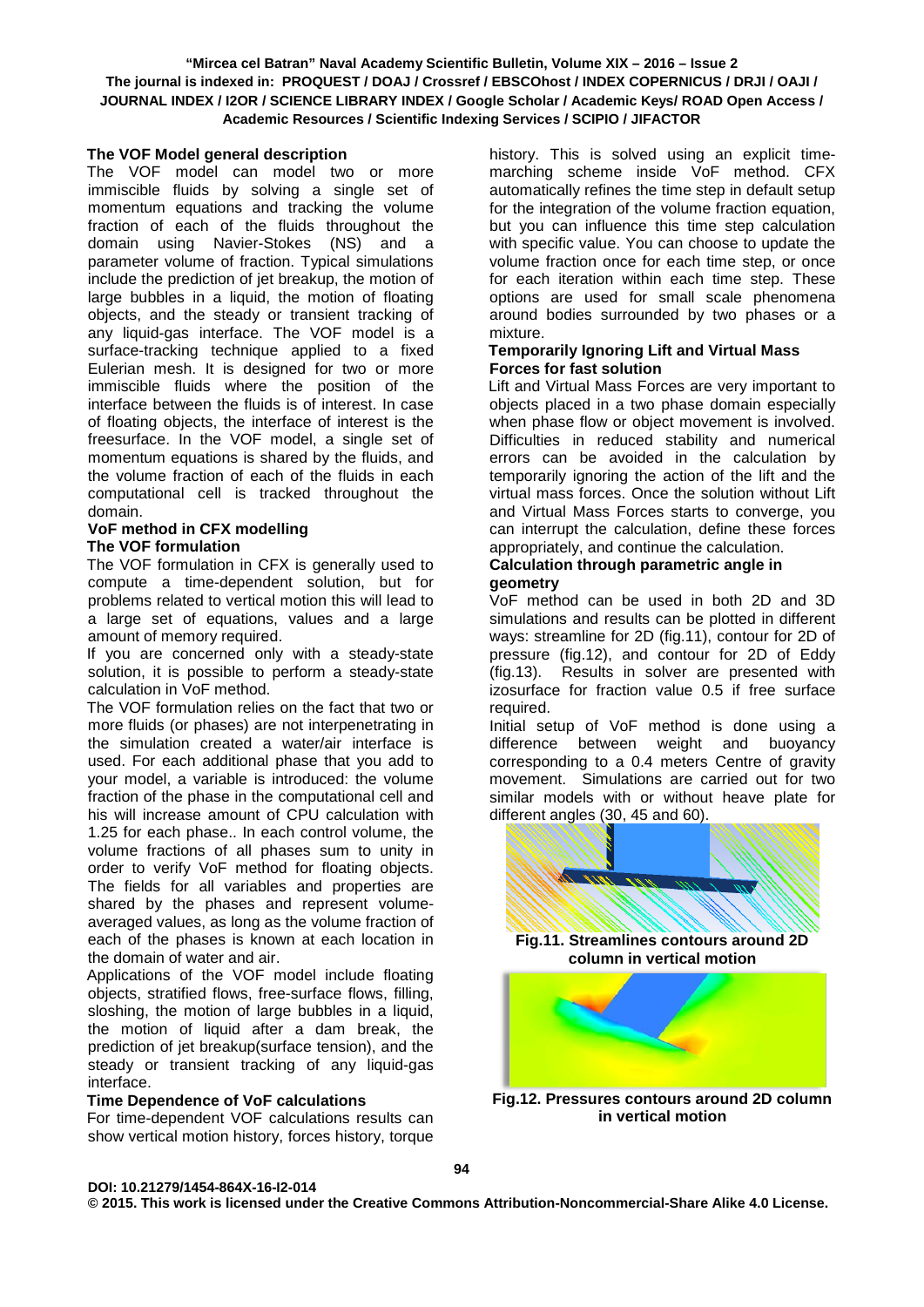

**Fig.13. Eddy contours around simple column in vertical motion**

## **Results**

VoF method simulation results for a vertical cylinder (used in Windfloat project fitted/not fitted with heave plate) are presented below is also presented graphically in fig. 18-23. Relevant data like maximum vertical position and positions for equilibrium between weight and buoyancy are collected in table no.1.

The solution is convergent in all studied cases and initial conditions and boundaries there cases are identical.

|                                         | Cylinder                 |                       |          |          | <b>Cylinder with heave</b><br>plate |          |                       |          |
|-----------------------------------------|--------------------------|-----------------------|----------|----------|-------------------------------------|----------|-----------------------|----------|
| Angle<br>[]                             | 0                        | 30                    | 45       | 60       | 0                                   | 30       | 45                    | 60       |
| height after<br>release [m]<br>Maximum  | 0<br>$\frac{2}{5}$       | 0.2<br>$\overline{2}$ | 0.2<br>0 | 0.1<br>8 | 0.1<br>9                            | 0.1<br>8 | 0.1<br>$\overline{7}$ | 0.1<br>8 |
| equilibriu<br>Time 2 <sup>nd</sup><br>티 | 4<br>$\blacksquare$<br>5 | 4.5                   | 4.4      |          | 4.2                                 | 4.2      | 4.3                   | 4.4      |
| equilibriu<br>Time 3 <sup>rd</sup><br>٤ | 7<br>$\Omega$            | 6.4                   | 5.6      | 11       | 5.8                                 | 6.1      | 5.8                   | 11       |

## **Table 1.Results table for VoF method**





time [s] 5  $10$ 15 20 25  $30$ **Fig.23. Cylinder motion at 60 degrees**

## **CONCLUSIONS**

A VOF method is a powerful tool for investigating floating bodies and CoG motion. Motion of CoG in VoF method analysis is presented and heave plate effect is visible during recorded steps.

 $-0.3$ 

 $-0.4$  $\mathbf 0$ 

**DOI: 10.21279/1454-864X-16-I2-014 © 2015. This work is licensed under the Creative Commons Attribution-Noncommercial-Share Alike 4.0 License.**

**95**